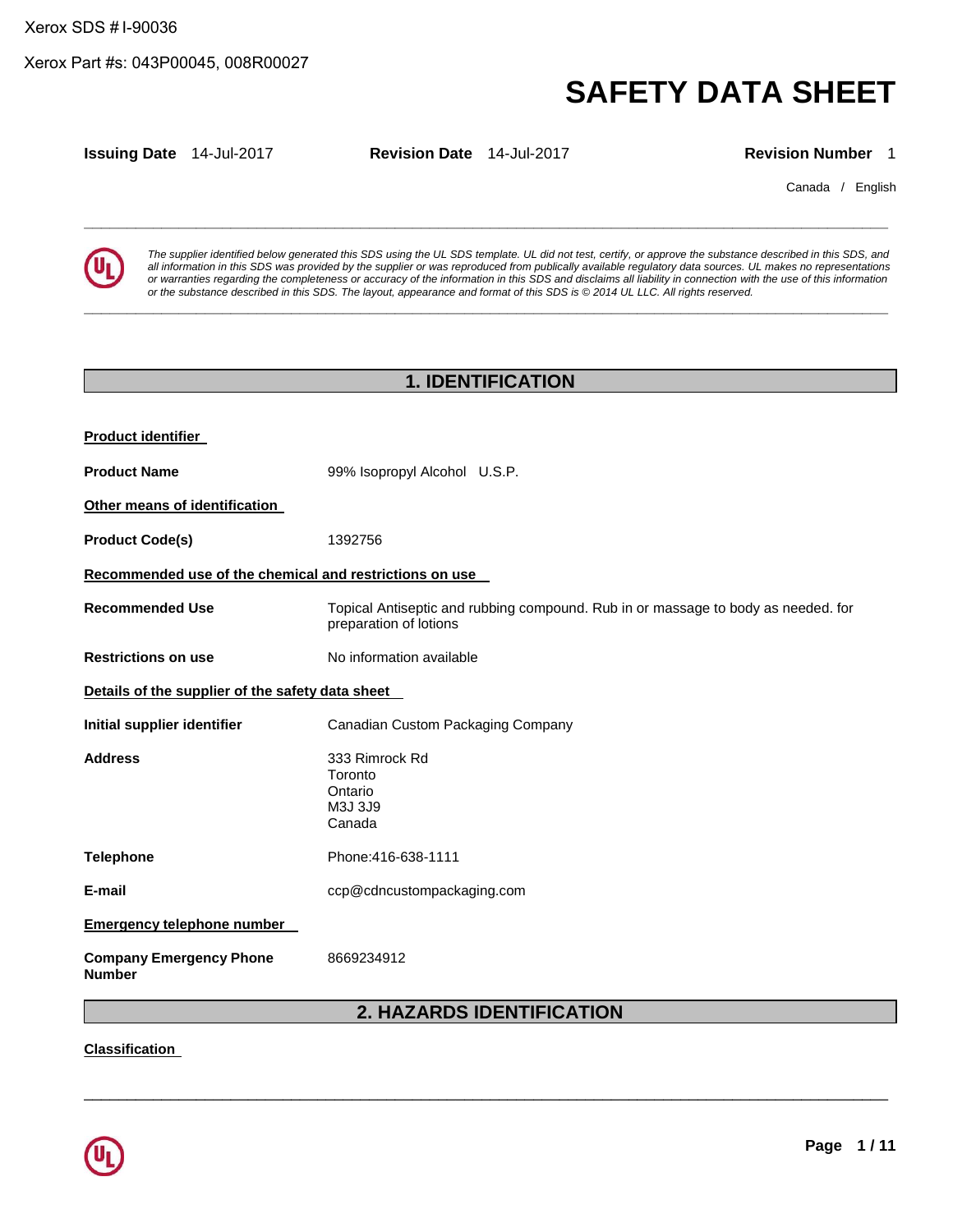| Acute toxicity - Oral                            | Category 4  |
|--------------------------------------------------|-------------|
| Serious eye damage/eye irritation                | Category 2A |
| Specific target organ toxicity (single exposure) | Category 3  |
| Flammable liquids                                | Category 2  |

\_\_\_\_\_\_\_\_\_\_\_\_\_\_\_\_\_\_\_\_\_\_\_\_\_\_\_\_\_\_\_\_\_\_\_\_\_\_\_\_\_\_\_\_\_\_\_\_\_\_\_\_\_\_\_\_\_\_\_\_\_\_\_\_\_\_\_\_\_\_\_\_\_\_\_\_\_\_\_\_\_\_\_\_\_\_\_\_\_\_\_\_\_

#### **GHS Label elements, including precautionary statements**

#### **Danger**

#### **Hazard statements**

Harmful if swallowed Causes serious eye irritation May cause drowsiness or dizziness Highly flammable liquid and vapor



#### **Precautionary Statements - Prevention**

Wash face, hands and any exposed skin thoroughly after handling Do not eat, drink or smoke when using this product Wear protective gloves/protective clothing/eye protection/face protection Avoid breathing dust/fume/gas/mist/vapors/spray Use only outdoors or in a well-ventilated area Ground and bond container and receiving equipment Use non-sparking tools Take action to prevent static discharges Keep away from heat, hot surfaces, sparks, open flames and other ignition sources. No smoking Keep container tightly closed Use explosion-proof electrical/ ventilating/ lighting/ equipment Keep cool

## **Precautionary Statements - Response**

#### **Eyes**

IF IN EYES: Rinse cautiously with water for several minutes. Remove contact lenses, if present and easy to do. Continue rinsing If eye irritation persists: Get medical advice/attention

\_\_\_\_\_\_\_\_\_\_\_\_\_\_\_\_\_\_\_\_\_\_\_\_\_\_\_\_\_\_\_\_\_\_\_\_\_\_\_\_\_\_\_\_\_\_\_\_\_\_\_\_\_\_\_\_\_\_\_\_\_\_\_\_\_\_\_\_\_\_\_\_\_\_\_\_\_\_\_\_\_\_\_\_\_\_\_\_\_\_\_\_\_

#### **Skin**

IF ON SKIN (or hair): Take off immediately all contaminated clothing. Rinse skin with water [or shower]

## **Inhalation**

IF INHALED: Remove person to fresh air and keep comfortable for breathing Call a POISON CENTER or doctor if you feel unwell

## **Ingestion**

IF SWALLOWED: Call a POISON CENTER or doctor if you feel unwell Rinse mouth

**Fire**

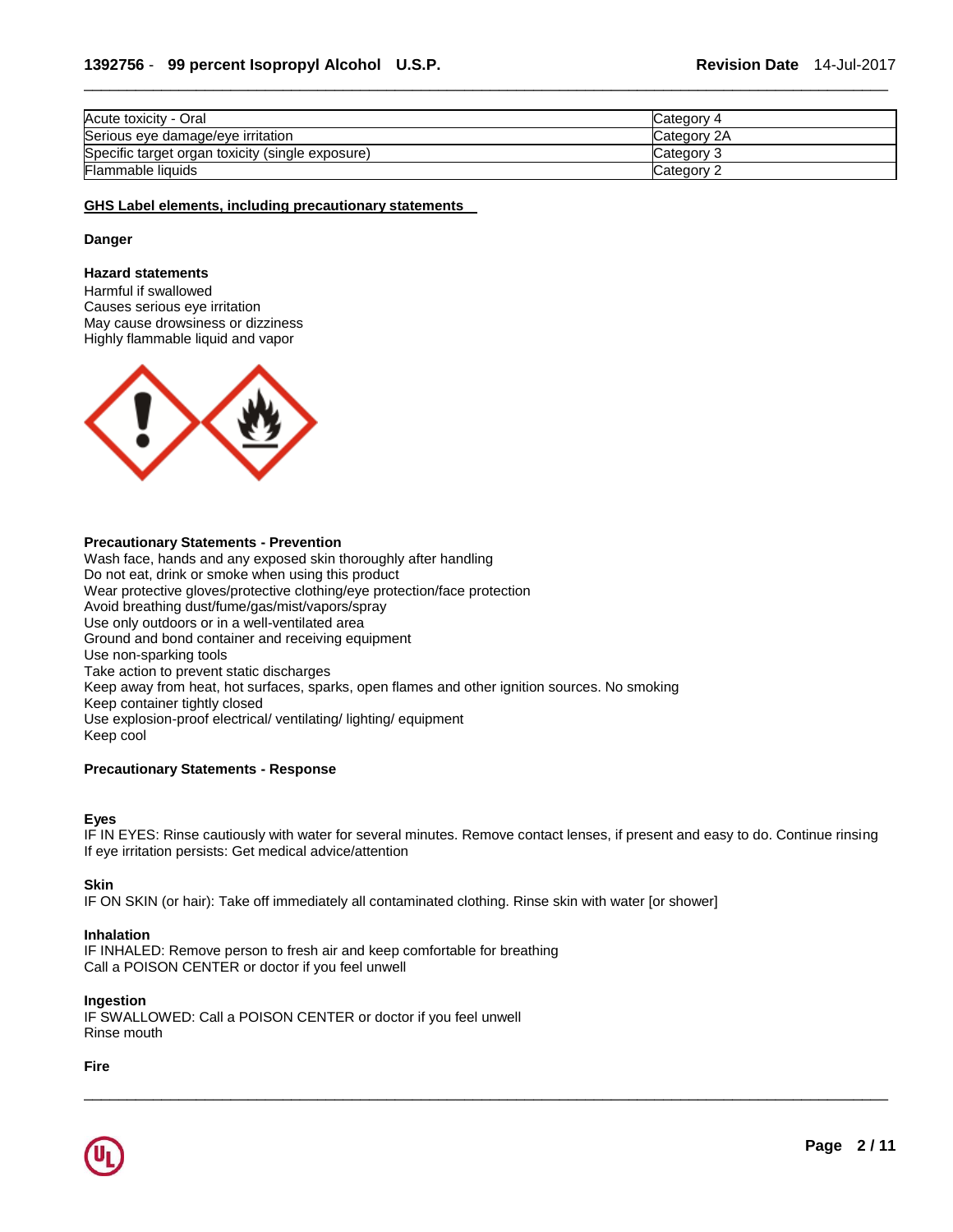In case of fire: Use dry sand, dry chemical or alcohol-resistant foam to extinguish

#### **Precautionary Statements - Storage**

Store in a well-ventilated place. Keep container tightly closed Store locked up

#### **Precautionary Statements - Disposal**

Dispose of contents/container to an approved waste disposal plant

#### **Other information**

May be harmful in contact with skin May be harmful if inhaled

**Unknown acute toxicity** 0 % of the mixture consists of ingredient(s) of unknown toxicity

0 % of the mixture consists of ingredient(s) of unknown acute oral toxicity

0 % of the mixture consists of ingredient(s) of unknown acute dermal toxicity 0 % of the mixture consists of ingredient(s) of unknown acute inhalation toxicity (gas)

0 % of the mixture consists of ingredient(s) of unknown acute inhalation toxicity (vapor)

0 % of the mixture consists of ingredient(s) of unknown acute inhalation toxicity (dust/mist)

## **3. COMPOSITION/INFORMATION ON INGREDIENTS**

\_\_\_\_\_\_\_\_\_\_\_\_\_\_\_\_\_\_\_\_\_\_\_\_\_\_\_\_\_\_\_\_\_\_\_\_\_\_\_\_\_\_\_\_\_\_\_\_\_\_\_\_\_\_\_\_\_\_\_\_\_\_\_\_\_\_\_\_\_\_\_\_\_\_\_\_\_\_\_\_\_\_\_\_\_\_\_\_\_\_\_\_\_

#### **Substance**

Not applicable.

#### **Mixture**

| Chemical name     | CAS-No  | Percent | <b>Hazardous Material</b><br><b>Information Review Act</b><br>registry number (HMIRA)<br>registry $#$ ) | Date HMIRA filed and<br>date exemption granted<br>(if applicable) |
|-------------------|---------|---------|---------------------------------------------------------------------------------------------------------|-------------------------------------------------------------------|
| Isopropyl alcohol | 67-63-0 | 99      |                                                                                                         |                                                                   |

## **4. FIRST AID MEASURES**

| <b>First aid measures</b>          |                                                                                                                                                                                                                                                                                           |
|------------------------------------|-------------------------------------------------------------------------------------------------------------------------------------------------------------------------------------------------------------------------------------------------------------------------------------------|
| <b>General advice</b>              | Show this safety data sheet to the doctor in attendance.                                                                                                                                                                                                                                  |
| <b>Inhalation</b>                  | Remove to fresh air. IF exposed or concerned: Get medical advice/attention.                                                                                                                                                                                                               |
| Eye contact                        | Rinse immediately with plenty of water, also under the eyelids, for at least 15 minutes. Keep<br>eye wide open while rinsing. Do not rub affected area. Remove contact lenses, if present<br>and easy to do. Continue rinsing. Get medical attention if irritation develops and persists. |
| <b>Skin contact</b>                | Wash off immediately with soap and plenty of water while removing all contaminated<br>clothes and shoes.                                                                                                                                                                                  |
| <b>Ingestion</b>                   | Do NOT induce vomiting. Clean mouth with water and drink afterwards plenty of water.<br>Never give anything by mouth to an unconscious person. Call a physician.                                                                                                                          |
| Self-protection of the first aider | Remove all sources of ignition. Ensure that medical personnel are aware of the material(s)                                                                                                                                                                                                |

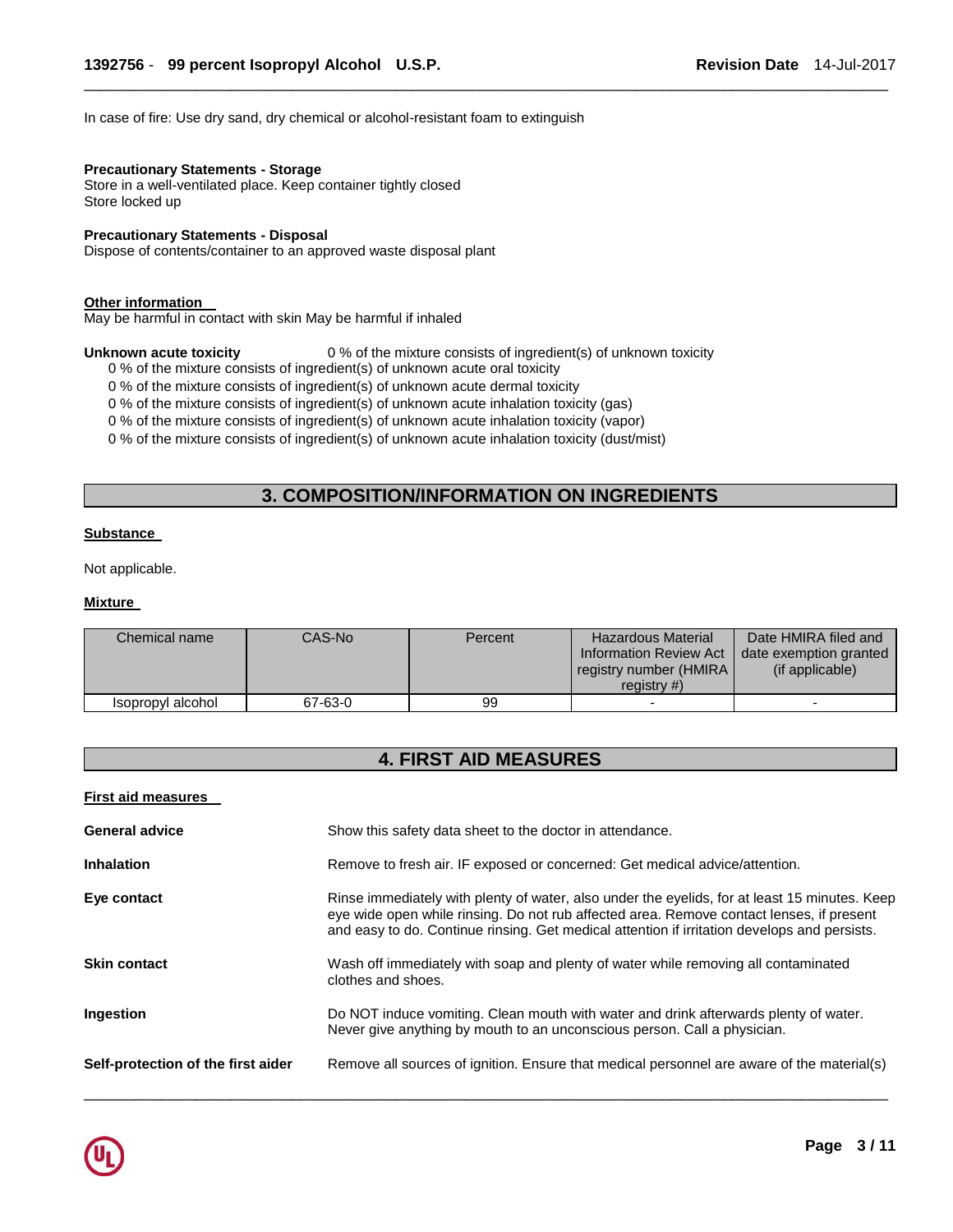involved, take precautions to protect themselves and prevent spread of contamination. Use personal protective equipment as required. See section 8 for more information. Avoid contact with skin, eyes or clothing.

#### **Most important symptoms and effects, both acute and delayed**

**Symptoms Burning sensation.** Inhalation of high vapor concentrations may cause symptoms like headache, dizziness, tiredness, nausea and vomiting.

\_\_\_\_\_\_\_\_\_\_\_\_\_\_\_\_\_\_\_\_\_\_\_\_\_\_\_\_\_\_\_\_\_\_\_\_\_\_\_\_\_\_\_\_\_\_\_\_\_\_\_\_\_\_\_\_\_\_\_\_\_\_\_\_\_\_\_\_\_\_\_\_\_\_\_\_\_\_\_\_\_\_\_\_\_\_\_\_\_\_\_\_\_

#### **Indication of any immediate medical attention and special treatment needed**

**Note to physicians Treat symptomatically.** 

## **5. FIRE-FIGHTING MEASURES**

| <b>Suitable Extinguishing Media</b>                                                                              | Dry chemical. Carbon dioxide (CO2). Water spray. Alcohol resistant foam.                                                                                                                                                                                              |
|------------------------------------------------------------------------------------------------------------------|-----------------------------------------------------------------------------------------------------------------------------------------------------------------------------------------------------------------------------------------------------------------------|
| Unsuitable extinguishing media                                                                                   | CAUTION: Use of water spray when fighting fire may be inefficient.                                                                                                                                                                                                    |
| Specific hazards arising from the<br>chemical                                                                    | Risk of ignition. Keep product and empty container away from heat and sources of ignition.<br>In the event of fire, cool tanks with water spray. Fire residues and contaminated fire<br>extinguishing water must be disposed of in accordance with local regulations. |
| <b>Hazardous Combustion Products</b>                                                                             | Carbon oxides.                                                                                                                                                                                                                                                        |
| <b>Explosion Data</b><br><b>Sensitivity to Mechanical Impact None.</b><br><b>Sensitivity to Static Discharge</b> | Yes.                                                                                                                                                                                                                                                                  |
| Special protective equipment for<br>fire-fighters                                                                | Firefighters should wear self-contained breathing apparatus and full firefighting turnout<br>gear. Use personal protection equipment.                                                                                                                                 |

## **6. ACCIDENTAL RELEASE MEASURES**

### **Personal precautions, protective equipment and emergency procedures**

| <b>Personal precautions</b>                          | Evacuate personnel to safe areas. Use personal protective equipment as required. See<br>section 8 for more information. Avoid contact with skin, eyes or clothing. Ensure adequate<br>ventilation. Keep people away from and upwind of spill/leak. ELIMINATE all ignition sources<br>(no smoking, flares, sparks or flames in immediate area). Pay attention to flashback. Take<br>precautionary measures against static discharges. All equipment used when handling the<br>product must be grounded. Do not touch or walk through spilled material. |  |  |  |  |
|------------------------------------------------------|-------------------------------------------------------------------------------------------------------------------------------------------------------------------------------------------------------------------------------------------------------------------------------------------------------------------------------------------------------------------------------------------------------------------------------------------------------------------------------------------------------------------------------------------------------|--|--|--|--|
| <b>Other Information</b>                             | Ventilate the area. Refer to protective measures listed in Sections 7 and 8.                                                                                                                                                                                                                                                                                                                                                                                                                                                                          |  |  |  |  |
| Methods and material for containment and cleaning up |                                                                                                                                                                                                                                                                                                                                                                                                                                                                                                                                                       |  |  |  |  |
| <b>Methods for containment</b>                       | Stop leak if you can do it without risk. Do not touch or walk through spilled material. A vapor<br>suppressing foam may be used to reduce vapors. Dike far ahead of spill to collect runoff<br>water. Keep out of drains, sewers, ditches and waterways. Absorb with earth, sand or other<br>non-combustible material and transfer to containers for later disposal.                                                                                                                                                                                  |  |  |  |  |
| Methods for cleaning up                              | Take precautionary measures against static discharges. Dam up. Soak up with inert<br>absorbent material. Pick up and transfer to properly labeled containers.                                                                                                                                                                                                                                                                                                                                                                                         |  |  |  |  |

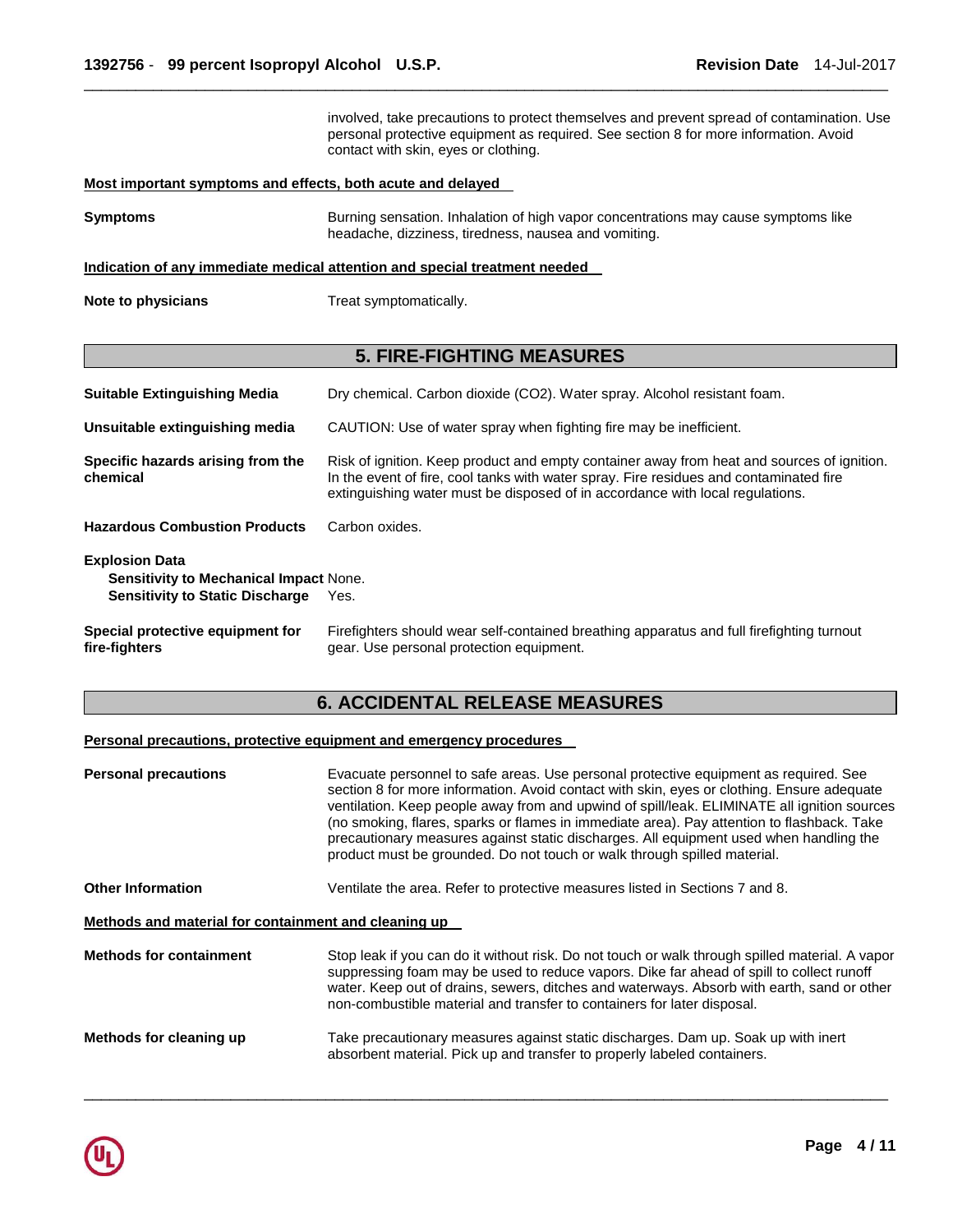## **7. HANDLING AND STORAGE**

\_\_\_\_\_\_\_\_\_\_\_\_\_\_\_\_\_\_\_\_\_\_\_\_\_\_\_\_\_\_\_\_\_\_\_\_\_\_\_\_\_\_\_\_\_\_\_\_\_\_\_\_\_\_\_\_\_\_\_\_\_\_\_\_\_\_\_\_\_\_\_\_\_\_\_\_\_\_\_\_\_\_\_\_\_\_\_\_\_\_\_\_\_

#### **Precautions for safe handling**

**Advice on safe handling** Use personal protection equipment. Avoid breathing vapors or mists. Keep away from heat, hot surfaces, sparks, open flames and other ignition sources. No smoking. Use grounding and bonding connection when transferring this material to prevent static discharge, fire or explosion. Use with local exhaust ventilation. Use spark-proof tools and explosion-proof equipment. Keep in an area equipped with sprinklers. Use according to package label instructions. Handle in accordance with good industrial hygiene and safety practice. Avoid contact with skin, eyes or clothing. Do not eat, drink or smoke when using this product. In case of insufficient ventilation, wear suitable respiratory equipment.

### **Conditions for safe storage, including any incompatibilities**

**Storage Conditions** Keep containers tightly closed in a dry, cool and well-ventilated place. Keep away from heat, sparks, flame and other sources of ignition (i.e., pilot lights, electric motors and static electricity). Keep in properly labeled containers. Do not store near combustible materials. Keep in an area equipped with sprinklers. Store in accordance with the particular national regulations. Store in accordance with local regulations. Keep out of the reach of children.

## **8. EXPOSURE CONTROLS/PERSONAL PROTECTION**

#### **Control parameters**

#### **Exposure Limits** .

| Chemical name     | Alberta                   | <b>British Columbia</b> | Ontario TWAEV | Quebec                      |
|-------------------|---------------------------|-------------------------|---------------|-----------------------------|
| Isopropyl alcohol | TWA: 200 ppm              | TWA: 200 ppm            | TWA: 200 ppm  | TWA: 400 ppm                |
| 67-63-0           | TWA: $492 \text{ mg/m}^3$ | STEL: 400 ppm           | STEL: 400 ppm | TWA: 985 mg/m <sup>3</sup>  |
|                   | STEL: 400 ppm             |                         |               | STEL: 500 ppm               |
|                   | STEL: 984 mg/m $3$        |                         |               | STEL: $1230 \text{ mg/m}^3$ |

**Other Exposure Guidelines** Vacated limits revoked by the Court of Appeals decision in AFL-CIO v. OSHA, 965 F.2d 962 (11th Cir., 1992).

#### **Appropriate engineering controls**

**Engineering controls Showers** Eyewash stations Ventilation systems.

#### **Individual protection measures, such as personal protective equipment**

| <b>Eye/face protection</b>    | Tight sealing safety goggles.                                                                                                                                               |
|-------------------------------|-----------------------------------------------------------------------------------------------------------------------------------------------------------------------------|
| <b>Hand protection</b>        | Wear suitable gloves. Impervious gloves.                                                                                                                                    |
| Skin and body protection      | Wear suitable protective clothing. Long sleeved clothing. Chemical resistant apron.<br>Antistatic boots.                                                                    |
| <b>Respiratory protection</b> | No protective equipment is needed under normal use conditions. If exposure limits are<br>exceeded or irritation is experienced, ventilation and evacuation may be required. |

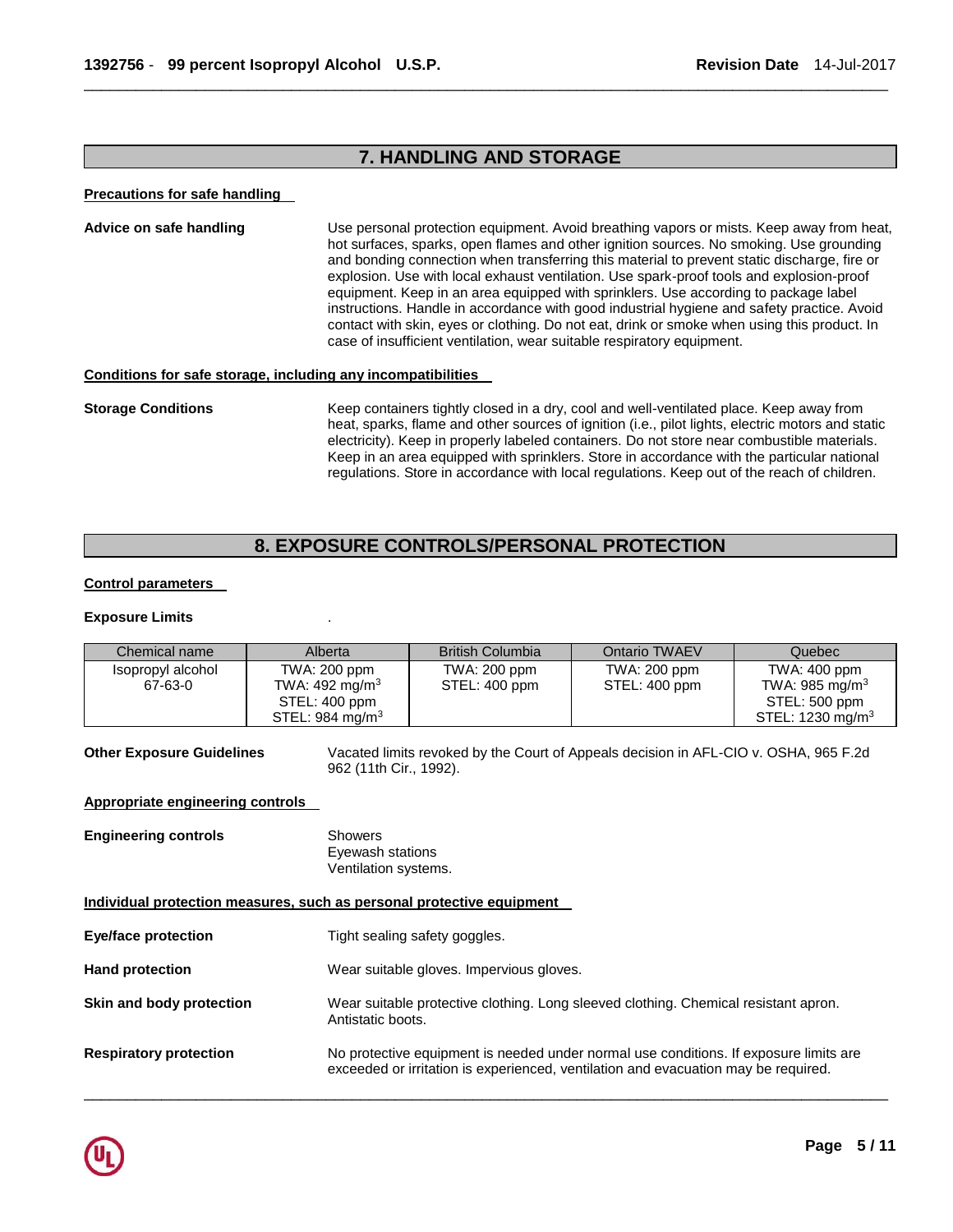Liquid

**Appearance** Clear, colorless **Odor** Alcohol

**No information available** No data available

**General hygiene considerations** Do not eat, drink or smoke when using this product. Contaminated work clothing should not be allowed out of the workplace. Regular cleaning of equipment, work area and clothing is recommended. Wash hands before breaks and immediately after handling the product. Avoid contact with skin, eyes or clothing. Wear suitable gloves and eye/face protection.

## **9. PHYSICAL AND CHEMICAL PROPERTIES**

\_\_\_\_\_\_\_\_\_\_\_\_\_\_\_\_\_\_\_\_\_\_\_\_\_\_\_\_\_\_\_\_\_\_\_\_\_\_\_\_\_\_\_\_\_\_\_\_\_\_\_\_\_\_\_\_\_\_\_\_\_\_\_\_\_\_\_\_\_\_\_\_\_\_\_\_\_\_\_\_\_\_\_\_\_\_\_\_\_\_\_\_\_

#### **Physical and Chemical Properties**

| <b>Physical state</b> |  |
|-----------------------|--|
| Appearance            |  |
| Odor                  |  |
| Color                 |  |
| <b>Odor Threshold</b> |  |

**pH** UNKNOWN **Melting / freezing point No data available Communist Communist Communist Communist Communist Communist Communist Communist Communist Communist Communist Communist Communist Communist Communist Communist Communist Commun Boiling point / boiling range**  $82 - 83$  **°C Flash Point 12°C** Tag Closed Cup ASTM D56 **Evaporation Rate No data available None known Flammability (solid, gas) No data available Mone known Flammability Limit in Air** None known **None known Upper flammability limit** No data available **Lower flammability limit** No data available **Vapor pressure No. 2010 Note Allows** Note None known **Vapor density None known No data available None known Relative density** 0.783 - 0.787 USP **Water Solubility Completely soluble Solubility(ies) No. 2012 No. 2013** Note available **No. 2014** None known **Partition coefficient: n-octanol/water** Not Applicable **Autoignition temperature No data available None known Decomposition temperature** No data available None Known None known **Kinematic viscosity 1988 COV Note Available None known** None known **Dynamic viscosity Community Community Community No data available None Known None known** 

## **Other Information**

**Explosive properties** No information available. **Oxidizing properties** No information available. **Softening Point No information available Molecular Weight**  No information available **VOC Content (%)** No information available **Liquid Density No information available Bulk Density No information available Particle Size**  No information available **Particle Size Distribution No information available** 

#### **Property Construction Constraints Values Constraints Remarks Method Property**

## **10. STABILITY AND REACTIVITY**

| Reactivity                                                              | No information available.                |
|-------------------------------------------------------------------------|------------------------------------------|
| Chemical stability                                                      | Stable under normal conditions.          |
| <b>Possibility of Hazardous Reactions</b> None under normal processing. |                                          |
| <b>Hazardous Polymerization</b>                                         | Hazardous polymerization does not occur. |

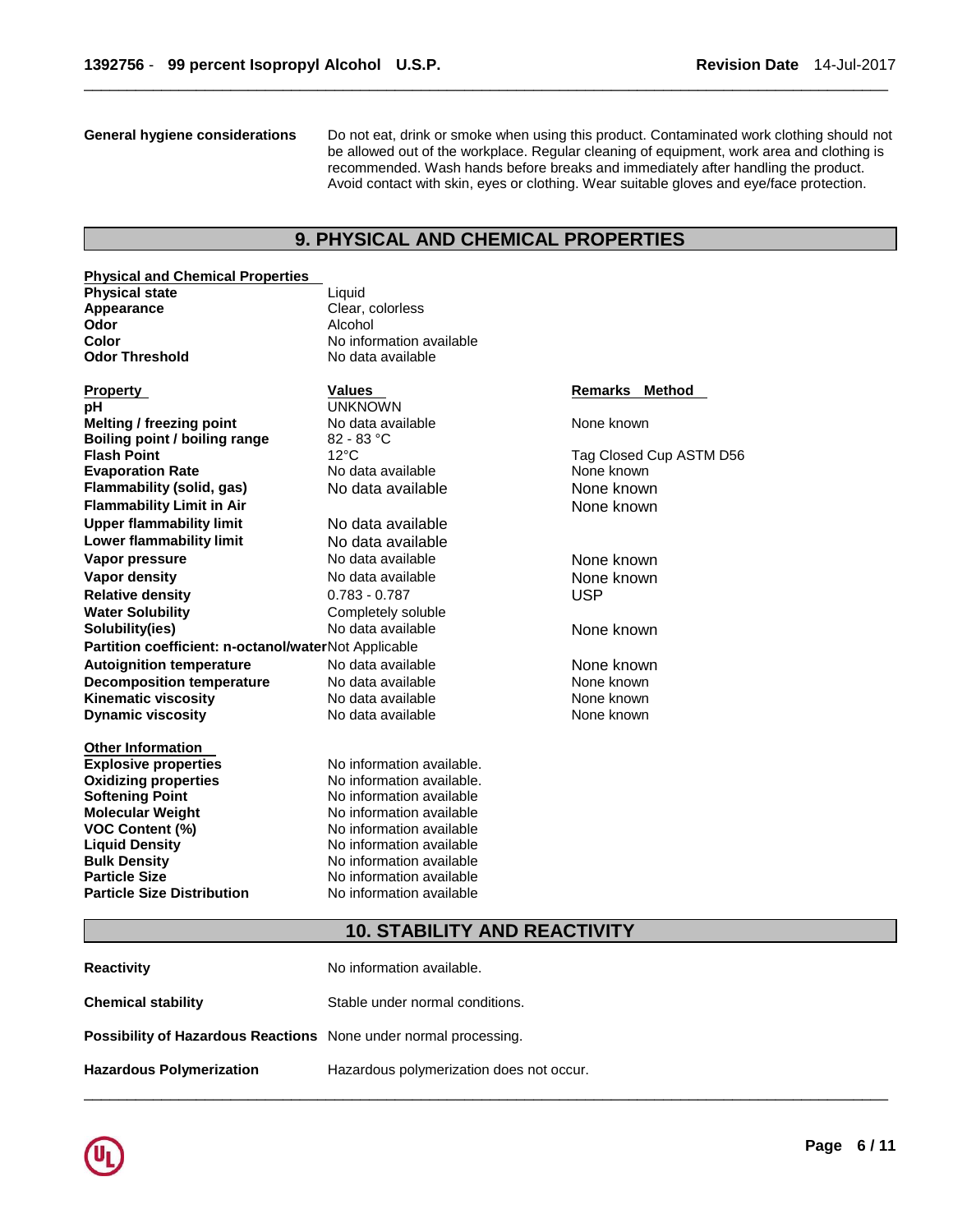**Conditions to avoid Heat, flames and sparks.** 

**Incompatible materials None known based on information supplied.** 

**Hazardous Decomposition Products** Carbon oxides.

## **11. TOXICOLOGICAL INFORMATION**

\_\_\_\_\_\_\_\_\_\_\_\_\_\_\_\_\_\_\_\_\_\_\_\_\_\_\_\_\_\_\_\_\_\_\_\_\_\_\_\_\_\_\_\_\_\_\_\_\_\_\_\_\_\_\_\_\_\_\_\_\_\_\_\_\_\_\_\_\_\_\_\_\_\_\_\_\_\_\_\_\_\_\_\_\_\_\_\_\_\_\_\_\_

## **Information on likely routes of exposure**

#### **Product Information**

| <b>Inhalation</b>                    | Specific test data for the substance or mixture is not available. May cause irritation of<br>respiratory tract. May cause drowsiness or dizziness.                                                   |
|--------------------------------------|------------------------------------------------------------------------------------------------------------------------------------------------------------------------------------------------------|
| Eye contact                          | Specific test data for the substance or mixture is not available. Causes serious eye<br>irritation. (based on components). May cause redness, itching, and pain.                                     |
| <b>Skin contact</b>                  | Specific test data for the substance or mixture is not available. May cause irritation.<br>Prolonged contact may cause redness and irritation.                                                       |
| Ingestion                            | Specific test data for the substance or mixture is not available. Ingestion may cause<br>gastrointestinal irritation, nausea, vomiting and diarrhea. Harmful if swallowed. (based on<br>components). |
| Information on toxicological effects |                                                                                                                                                                                                      |
| Symptoms                             | May cause redness and tearing of the eyes. Inhalation of high vapor concentrations may<br>cause symptoms like headache, dizziness, tiredness, nausea and vomiting.                                   |

**Numerical measures of toxicity** 

**Acute Toxicity** 

| The following values are calculated based on chapter 3.1 of the GHS document |                 |  |
|------------------------------------------------------------------------------|-----------------|--|
| ATEmix (oral)                                                                | 1,889.00 mg/kg  |  |
| ATEmiy (dormal)                                                              | $1.10000$ malka |  |

| <b>ATEmix (dermal)</b>        | 4,100.00 mg/kg |  |
|-------------------------------|----------------|--|
| ATEmix (inhalation-dust/mist) | 73.30 mg/L     |  |

#### **Unknown acute toxicity** 0 % of the mixture consists of ingredient(s) of unknown toxicity

0 % of the mixture consists of ingredient(s) of unknown acute oral toxicity

0 % of the mixture consists of ingredient(s) of unknown acute dermal toxicity

0 % of the mixture consists of ingredient(s) of unknown acute inhalation toxicity (gas)

0 % of the mixture consists of ingredient(s) of unknown acute inhalation toxicity (vapor)

0 % of the mixture consists of ingredient(s) of unknown acute inhalation toxicity (dust/mist)

#### **Component Information**

| Chemical <sup>®</sup> | $\overline{\mathsf{.}D50}$ | LD50                                                    | $\mathsf{L} \mathsf{C}50$                      |  |
|-----------------------|----------------------------|---------------------------------------------------------|------------------------------------------------|--|
| name                  | ⊃ral I                     | Dermal                                                  | Inhalation                                     |  |
| Isopropyl<br>alcohol  | $\sim$<br>Rat<br>ma/ka     | .<br>$\sim$<br>$-405c$<br>Rabbit<br>ma/ka<br>. <i>.</i> | 72600<br>Rat<br>ma/m <sup>3</sup><br>-4 h<br>- |  |

\_\_\_\_\_\_\_\_\_\_\_\_\_\_\_\_\_\_\_\_\_\_\_\_\_\_\_\_\_\_\_\_\_\_\_\_\_\_\_\_\_\_\_\_\_\_\_\_\_\_\_\_\_\_\_\_\_\_\_\_\_\_\_\_\_\_\_\_\_\_\_\_\_\_\_\_\_\_\_\_\_\_\_\_\_\_\_\_\_\_\_\_\_

### **Delayed and immediate effects as well as chronic effects from short and long-term exposure**

**Skin corrosion/irritation May cause skin irritation.** 

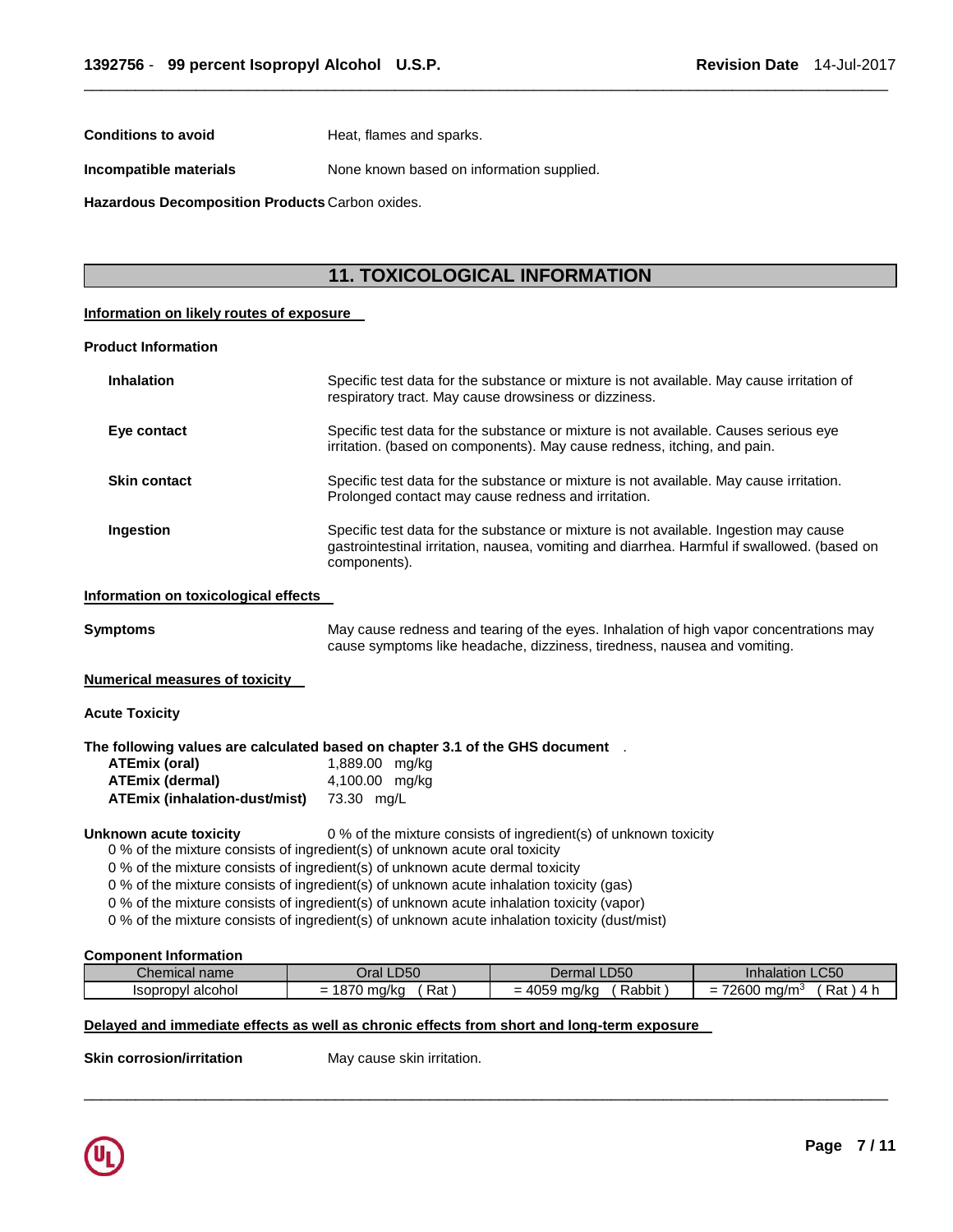| Serious eye damage/eye irritation | Classification based on data available for ingredients. Irritating to eyes. |
|-----------------------------------|-----------------------------------------------------------------------------|
| Respiratory or skin sensitization | No information available.                                                   |
| Germ cell mutagenicity            | No information available.                                                   |
| Carcinogenicity                   | No information available.                                                   |

The table below indicates whether each agency has listed any ingredient as a carcinogen.

| Chemical name     | <b>CGIH</b> | <b>IARC</b> | $-$ | $\sim$ $\sim$ $\sim$<br>பட |
|-------------------|-------------|-------------|-----|----------------------------|
| Isopropyl alcohol |             | Group 3     |     |                            |
| 67-63-0           |             |             |     |                            |

\_\_\_\_\_\_\_\_\_\_\_\_\_\_\_\_\_\_\_\_\_\_\_\_\_\_\_\_\_\_\_\_\_\_\_\_\_\_\_\_\_\_\_\_\_\_\_\_\_\_\_\_\_\_\_\_\_\_\_\_\_\_\_\_\_\_\_\_\_\_\_\_\_\_\_\_\_\_\_\_\_\_\_\_\_\_\_\_\_\_\_\_\_

**Legend** 

**IARC (International Agency for Research on Cancer)** Group 3 - Not Classifiable as to Carcinogenicity in Humans **OSHA (Occupational Safety and Health Administration of the US Department of Labor)** X - Present

| <b>Reproductive toxicity</b>    | No information available.          |
|---------------------------------|------------------------------------|
| <b>STOT - single exposure</b>   | May cause drowsiness or dizziness. |
| <b>STOT - repeated exposure</b> | No information available.          |
| Aspiration hazard               | No information available.          |

## **12. ECOLOGICAL INFORMATION**

#### **Ecotoxicity** .

| Chemical name     | Toxicity to Algae                                                                                                | Toxicity to Fish                                                                                                                                              | Toxicity to<br>Microorganisms | Daphnia Magna (Water<br>Flea) |
|-------------------|------------------------------------------------------------------------------------------------------------------|---------------------------------------------------------------------------------------------------------------------------------------------------------------|-------------------------------|-------------------------------|
| Isopropyl alcohol | 96h EC50: > 1000 mg/L  <br>(Desmodesmus<br>subspicatus) 72h $EC50:$<br>1000 mg/L<br>(Desmodesmus<br>subspicatus) | 96h LC50: $> 1400000$<br>ug/L (Lepomis<br>macrochirus) 96h LC50:<br>$= 11130$ mg/L<br>(Pimephales promelas)<br>96h LC50: = 9640 mg/L<br>(Pimephales promelas) | $\overline{\phantom{0}}$      | $ 48h$ EC50: = 13299 mg/L     |

**Persistence and Degradability** No information available.

.

**Bioaccumulation** 

### **Component Information**

| ⌒<br><b>ARCHIVE</b><br>аню<br>1.71 | $\Omega$<br>-- |
|------------------------------------|----------------|
| ווח<br>alcoho<br>lenni<br>         | 0.05           |
|                                    |                |

\_\_\_\_\_\_\_\_\_\_\_\_\_\_\_\_\_\_\_\_\_\_\_\_\_\_\_\_\_\_\_\_\_\_\_\_\_\_\_\_\_\_\_\_\_\_\_\_\_\_\_\_\_\_\_\_\_\_\_\_\_\_\_\_\_\_\_\_\_\_\_\_\_\_\_\_\_\_\_\_\_\_\_\_\_\_\_\_\_\_\_\_\_

**Mobility Mobility No information available.** 

**Other adverse effects** No information available.

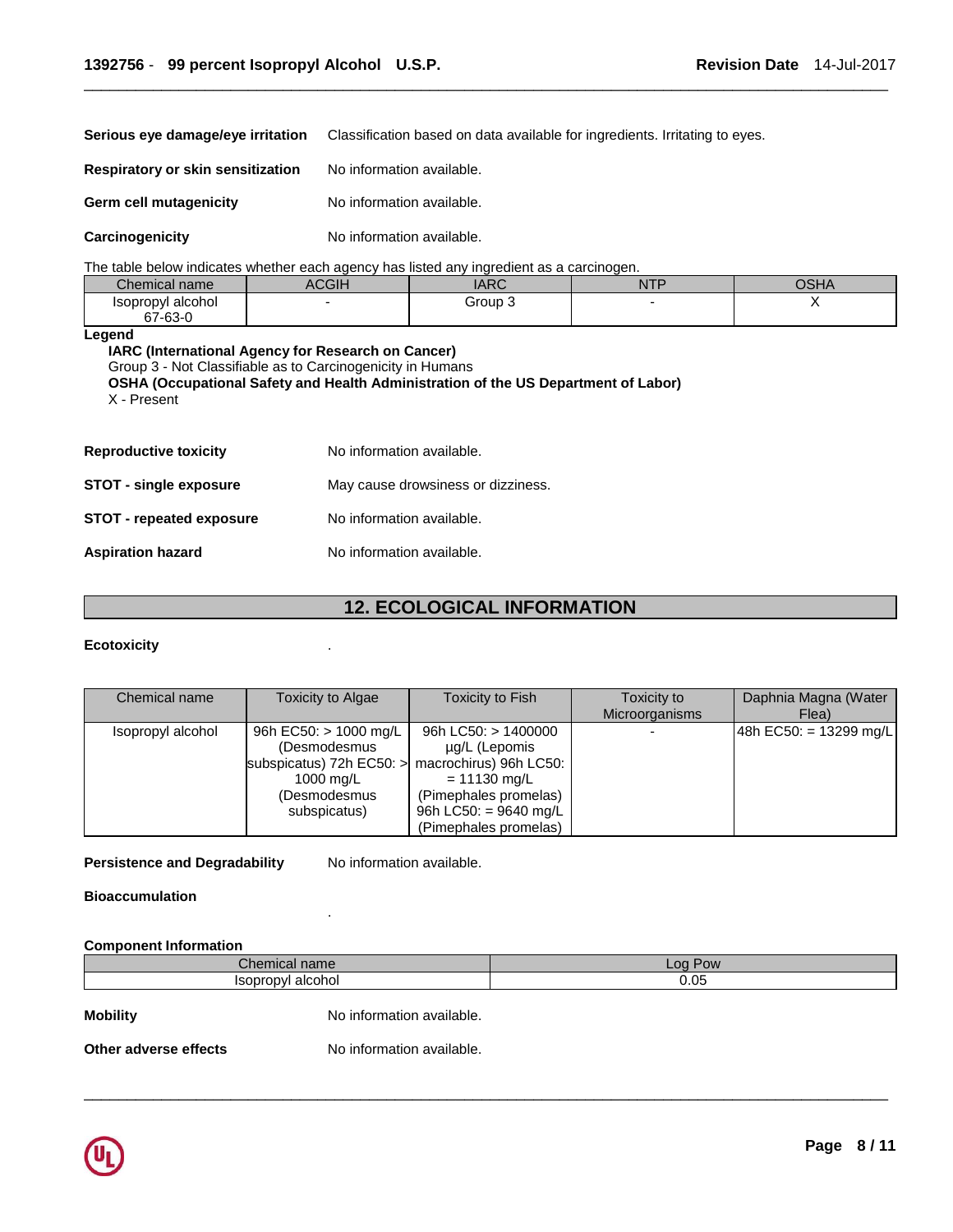## **13. DISPOSAL CONSIDERATIONS**

\_\_\_\_\_\_\_\_\_\_\_\_\_\_\_\_\_\_\_\_\_\_\_\_\_\_\_\_\_\_\_\_\_\_\_\_\_\_\_\_\_\_\_\_\_\_\_\_\_\_\_\_\_\_\_\_\_\_\_\_\_\_\_\_\_\_\_\_\_\_\_\_\_\_\_\_\_\_\_\_\_\_\_\_\_\_\_\_\_\_\_\_\_

#### **Waste treatment methods**

| Waste from residues/unused | Should not be released into the environment. Dispose of in accordance with local                         |
|----------------------------|----------------------------------------------------------------------------------------------------------|
| products                   | regulations. Dispose of waste in accordance with environmental legislation.                              |
| Contaminated packaging     | Empty containers pose a potential fire and explosion hazard. Do not cut, puncture of weld<br>containers. |

## **14. TRANSPORT INFORMATION**

\_\_\_\_\_\_\_\_\_\_\_\_\_\_\_\_\_\_\_\_\_\_\_\_\_\_\_\_\_\_\_\_\_\_\_\_\_\_\_\_\_\_\_\_\_\_\_\_\_\_\_\_\_\_\_\_\_\_\_\_\_\_\_\_\_\_\_\_\_\_\_\_\_\_\_\_\_\_\_\_\_\_\_\_\_\_\_\_\_\_\_\_\_

### **TDG**

| UN-No.<br><b>Proper Shipping Name</b><br><b>Hazard Class</b><br><b>Packing Group</b><br><b>Description</b>                                                                   | <b>UN1219</b><br><b>ISOPROPANOL SOLUTION</b><br>3<br>Ш<br>UN1219, ISOPROPANOL SOLUTION, 3, II                  |
|------------------------------------------------------------------------------------------------------------------------------------------------------------------------------|----------------------------------------------------------------------------------------------------------------|
| <b>DOT</b><br>UN-No.<br><b>Proper Shipping Name</b><br><b>Hazard Class</b><br><b>Packing Group</b><br><b>Description</b><br><b>Emergency Response Guide</b><br><b>Number</b> | <b>UN1219</b><br><b>ISOPROPANOL SOLUTION</b><br>3<br>Ш<br>UN1219, ISOPROPANOL SOLUTION, 3, II<br>129           |
| <b>MEX</b><br>UN-No.<br><b>Proper Shipping Name</b><br><b>Hazard Class</b><br><b>Packing Group</b><br><b>Description</b>                                                     | <b>UN1219</b><br><b>ISOPROPANOL SOLUTION</b><br>3<br>Ш<br>UN1219, ISOPROPANOL SOLUTION, 3, II                  |
| <b>ICAO</b><br>UN-No.<br><b>Proper Shipping Name</b><br><b>Hazard Class</b><br><b>Packing Group</b><br><b>Description</b>                                                    | <b>UN1219</b><br><b>ISOPROPANOL SOLUTION</b><br>3<br>Ш<br>UN1219, ISOPROPANOL SOLUTION, 3, II                  |
| IATA<br>UN-No.<br><b>Proper Shipping Name</b><br><b>Hazard Class</b><br><b>Packing Group</b><br><b>ERG Code</b><br><b>Description</b>                                        | <b>UN1219</b><br><b>ISOPROPANOL SOLUTION</b><br>3<br>$\mathbf{H}$<br>3L<br>UN1219, ISOPROPANOL SOLUTION, 3, II |
| <b>IMDG/IMO</b><br>UN-No.<br><b>Proper Shipping Name</b>                                                                                                                     | <b>UN1219</b><br><b>ISOPROPANOL SOLUTION</b>                                                                   |

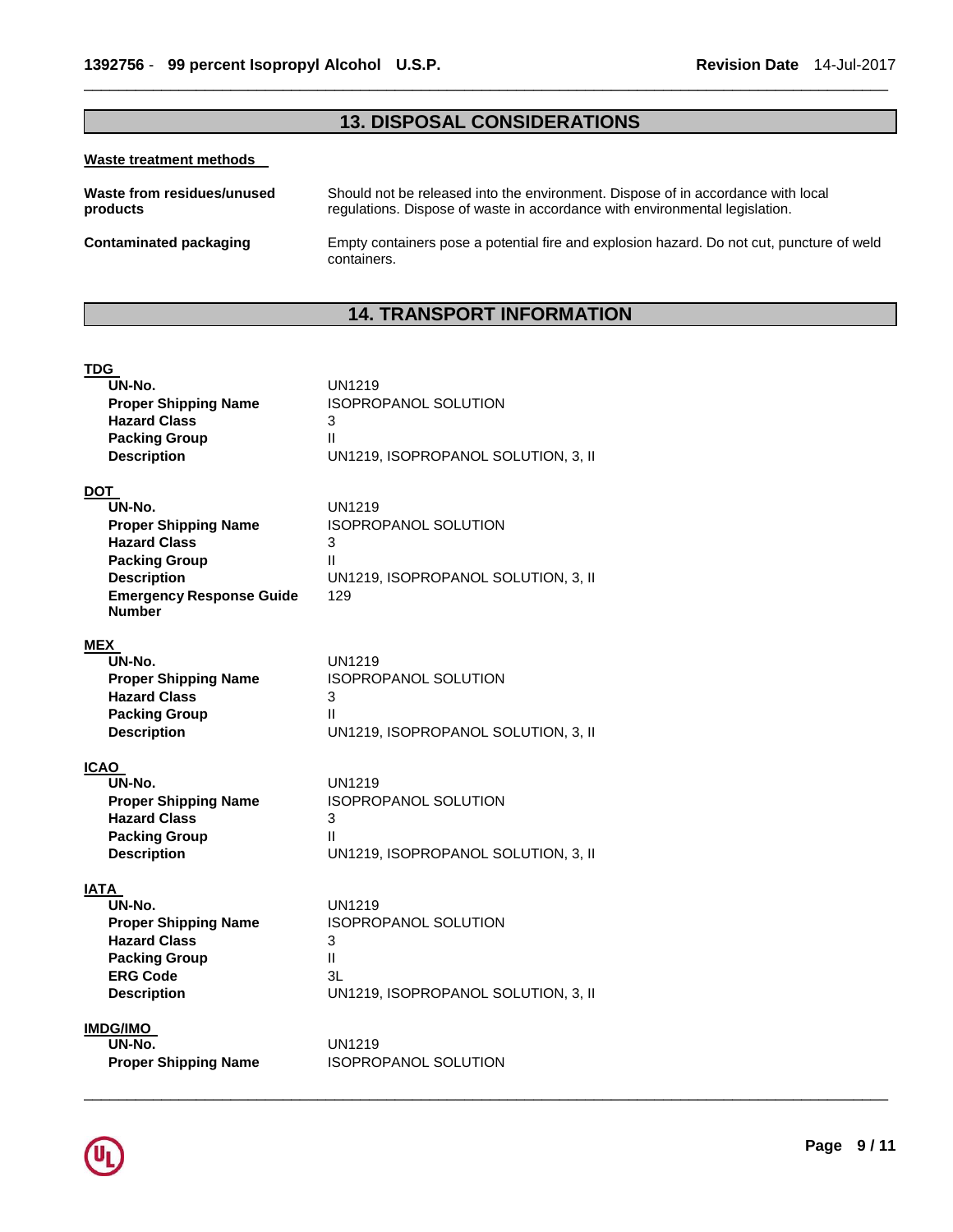| <b>Hazard Class</b><br><b>Packing Group</b><br>EmS-No.<br><b>Description</b>                                                                                                                                                                                 | 3<br>$\mathbf{H}$<br>$F-E$ , S-D<br>UN1219, ISOPROPANOL SOLUTION, 3, II, (12°C C.C.)                                                                                  |
|--------------------------------------------------------------------------------------------------------------------------------------------------------------------------------------------------------------------------------------------------------------|-----------------------------------------------------------------------------------------------------------------------------------------------------------------------|
| <b>RID</b><br>UN-No.<br><b>Proper Shipping Name</b><br><b>Hazard Class</b><br><b>Packing Group</b><br><b>Classification code</b><br><b>Description</b><br><b>ADR/RID-Labels</b>                                                                              | <b>UN1219</b><br><b>ISOPROPANOL SOLUTION</b><br>3<br>$\mathbf{H}$<br>F <sub>1</sub><br>UN1219, ISOPROPANOL SOLUTION, 3, II<br>3                                       |
| <b>ADR</b><br>UN-No.<br><b>Proper Shipping Name</b><br><b>Hazard Class</b><br><b>Packing Group</b><br><b>Classification code</b><br><b>Tunnel restriction code</b><br><b>Description</b>                                                                     | <b>UN1219</b><br><b>ISOPROPANOL SOLUTION</b><br>3<br>$\mathbf{H}$<br>F <sub>1</sub><br>(D/E)<br>UN1219, ISOPROPANOL SOLUTION, 3, II, (D/E)                            |
| <b>ADN</b><br>UN-No.<br><b>Proper Shipping Name</b><br><b>Hazard Class</b><br><b>Packing Group</b><br><b>Classification code</b><br><b>Special Provisions</b><br><b>Description</b><br><b>Hazard Labels</b><br><b>Limited Quantity</b><br><b>Ventilation</b> | UN1219<br><b>ISOPROPANOL SOLUTION</b><br>3<br>$\mathbf{H}$<br>F <sub>1</sub><br>601<br>UN1219, ISOPROPANOL SOLUTION, 3, II<br>3<br>1 <sup>1</sup><br>VE <sub>01</sub> |

## **15. REGULATORY INFORMATION**

\_\_\_\_\_\_\_\_\_\_\_\_\_\_\_\_\_\_\_\_\_\_\_\_\_\_\_\_\_\_\_\_\_\_\_\_\_\_\_\_\_\_\_\_\_\_\_\_\_\_\_\_\_\_\_\_\_\_\_\_\_\_\_\_\_\_\_\_\_\_\_\_\_\_\_\_\_\_\_\_\_\_\_\_\_\_\_\_\_\_\_\_\_

\_\_\_\_\_\_\_\_\_\_\_\_\_\_\_\_\_\_\_\_\_\_\_\_\_\_\_\_\_\_\_\_\_\_\_\_\_\_\_\_\_\_\_\_\_\_\_\_\_\_\_\_\_\_\_\_\_\_\_\_\_\_\_\_\_\_\_\_\_\_\_\_\_\_\_\_\_\_\_\_\_\_\_\_\_\_\_\_\_\_\_\_\_

**Safety, health and environmental regulations/legislation specific for the substance or mixture** 

**International Regulations**

**Ozone-depleting substances (ODS)** Not applicable

**Persistent Organic Pollutants** Not applicable

**Export Notification requirements** Not applicable

#### **International Inventories**

| TSCA                 | Contact supplier for inventory compliance status. |
|----------------------|---------------------------------------------------|
| <b>DSL/NDSL</b>      | Contact supplier for inventory compliance status. |
| <b>EINECS/ELINCS</b> | Contact supplier for inventory compliance status. |
| <b>ENCS</b>          | Contact supplier for inventory compliance status. |
| KECL                 | Contact supplier for inventory compliance status. |
| <b>PICCS</b>         | Contact supplier for inventory compliance status. |
| <b>AICS</b>          | Contact supplier for inventory compliance status. |